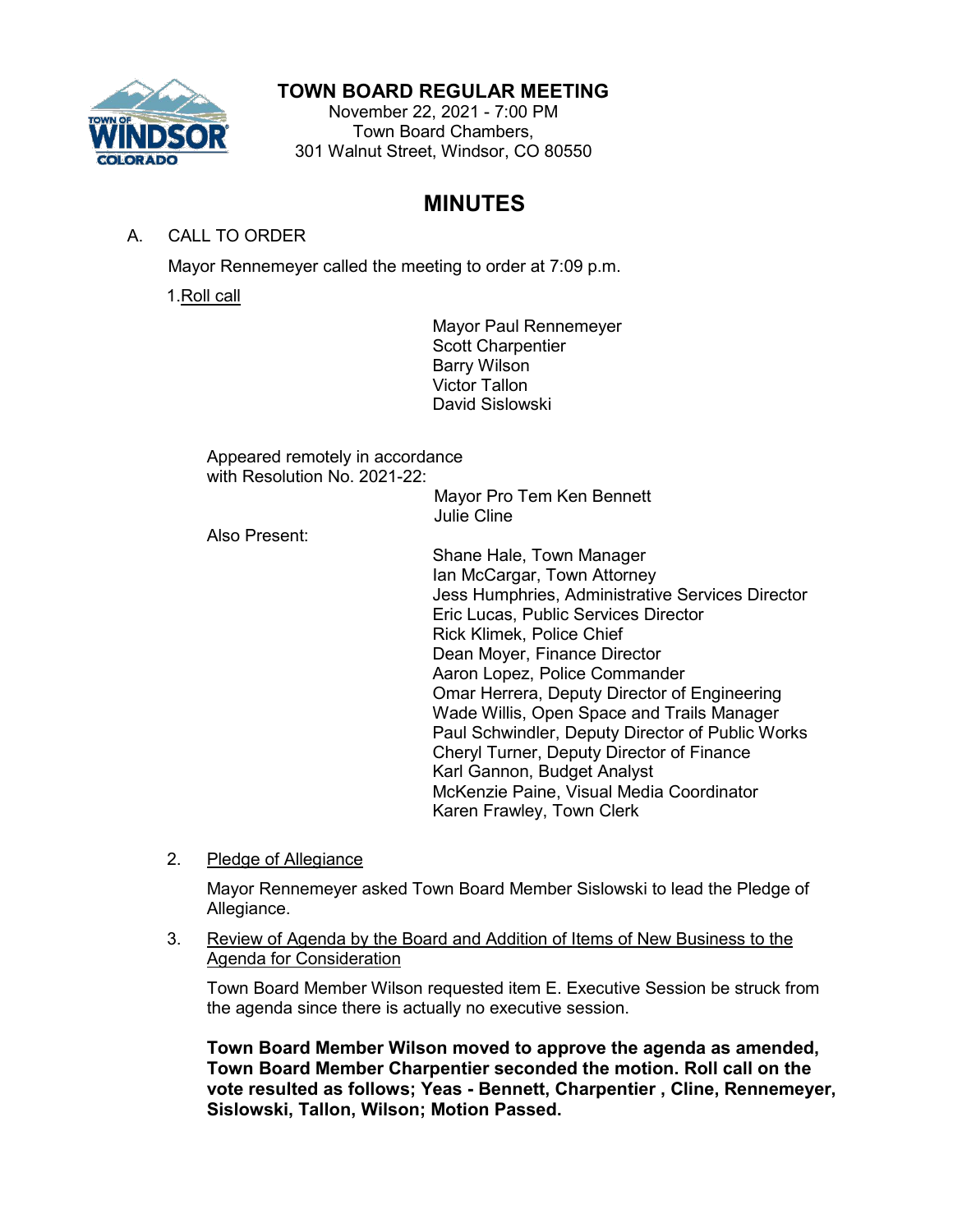### 4. Recognition

• High Performance Operation Award

Per Mr. Lucas, he wishes to recognize the Public Works team and Scott Tometich, GIS Supervisor for the 2020 - 2021 High Performance Work Teams an award presented by Cartegraph.

#### 5. Board Liaison Reports

• Town Board Member Charpentier - Chamber of Commerce, Clearview Library Board

Town Board Member Charpentier reported that the Library is finishing up their budget and working on their numbers as well. The board has welcomed on three new directors to fill vacancies. Attendance numbers are still down a little due to COVID.

Town Board Member Charpentier reported that the Chamber has held fifty-six ribbon cuttings and there are around three-hundred fifty members. The Ugly Sweater Walk was held on Saturday and was sold out with six-hundred and fifty people attending.

• Town Board Member Wilson - Planning Commission, Larimer County Behavioral Health Policy Council

Town Board Member Wilson reported that neither board has met since the last provided update, no update at this time.

• Mayor Pro Tem Bennett – Water and Sewer Board, 34, and I-25 Coalition's, Windsor Arts Commission

Mayor Pro Tem Bennett the 34 and I-25 Coalitions will meet the first week of December so no update to provide at this time.

Mayor Pro Tem Bennett the Water and Sewer Board met last Wednesday as well as this morning and have reviewed a draft of a drought management plan.

Mayor Pro Tem Bennett reported that the Windsor Arts Commission had their first meeting last Tuesday and was a meet and greet. It is a very dynamic group of people and is going to be a great group who are very excited to get going. The first official meeting will be held December 16th where they will draft the commission's bylaws.

• Town Board Member Cline – Tree Board, Poudre River Trail Corridor Authority, Historic Preservation Commission

Town Board Member Cline reported that the Tree Board will meet tomorrow, so no update to provide at this time.

Town Board Member Cline reported that the Historic Preservation Commission is currently working on a grant. The commission will hold a work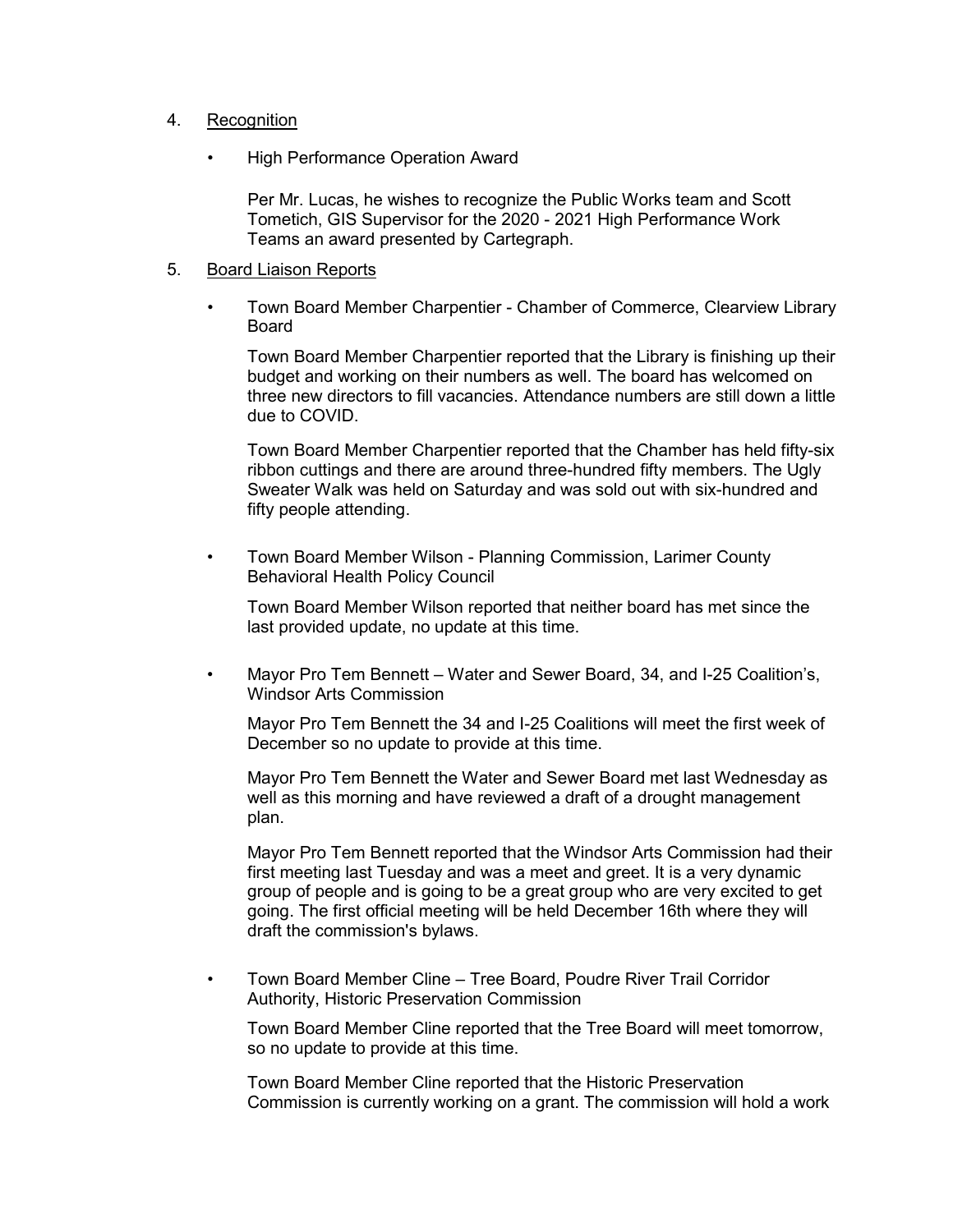session next month to discuss the website and how they can gather data to provide to the public when requested.

Town Board Member Cline reported that the Poudre River Trail Corridor Authority will not meet until December 2nd, but the subcommittee met and held a debrief for the Party on the Poudre event.

• Town Board Member Tallon - Parks, Recreation and Culture Advisory Board, Great Western Trail Authority

Town Board Member Tallon reported that neither board will meet until the first of the month, so no update to provide at this time.

• Town Board Member Sislowski - Windsor Housing Authority, Windsor Severance Fire District

Town Board Member Sislowski reported that the Windsor Housing Authority met and have one vacancy at Windsor Meadows and expects another one by the end of the month. There will be a vacancy coming up at Century III. Governor's Farm property has new owners and they are looking at paying off the existing loan and turning the property into market rate rentals. The Housing Authority is looking into purchasing the property and keeping it as an affordable housing property.

• Mayor Rennemeyer - Downtown Development Authority, North Front Range MPO

Mayor Rennemeyer reported that there is no update to provide from the North Front Range MPO at this time.

Mayor Rennemeyer reported that the Downtown Development Authority was one of the Chamber's largest sponsors for the Ugly Sweater Wine Walk held on Saturday. This upcoming Saturday will be Small Business Saturday and staff of the DDA will be located at the through lot project site between 11:00 a.m. and 1:00 p.m. handing out goodies and information.

#### 6. Public Invited to be Heard

Mayor Rennemeyer opened the meeting up for public comment., to which there was none.

#### B. CONSENT CALENDAR

- 1. Minutes of the November 8, 2021 Town Board Regular Meeting K. Frawley, Town Clerk
- 2. Minutes of the November 15, 2021 Special Town Board Meeting K. Frawley, Town Clerk
- 3. Resolution No. 2021-75 A Resolution of the Windsor Town Board Approving the Deaccession of Items to the Town of Windsor Museum Collection - T. Fotsch, Deputy Director Parks, Recreation and Culture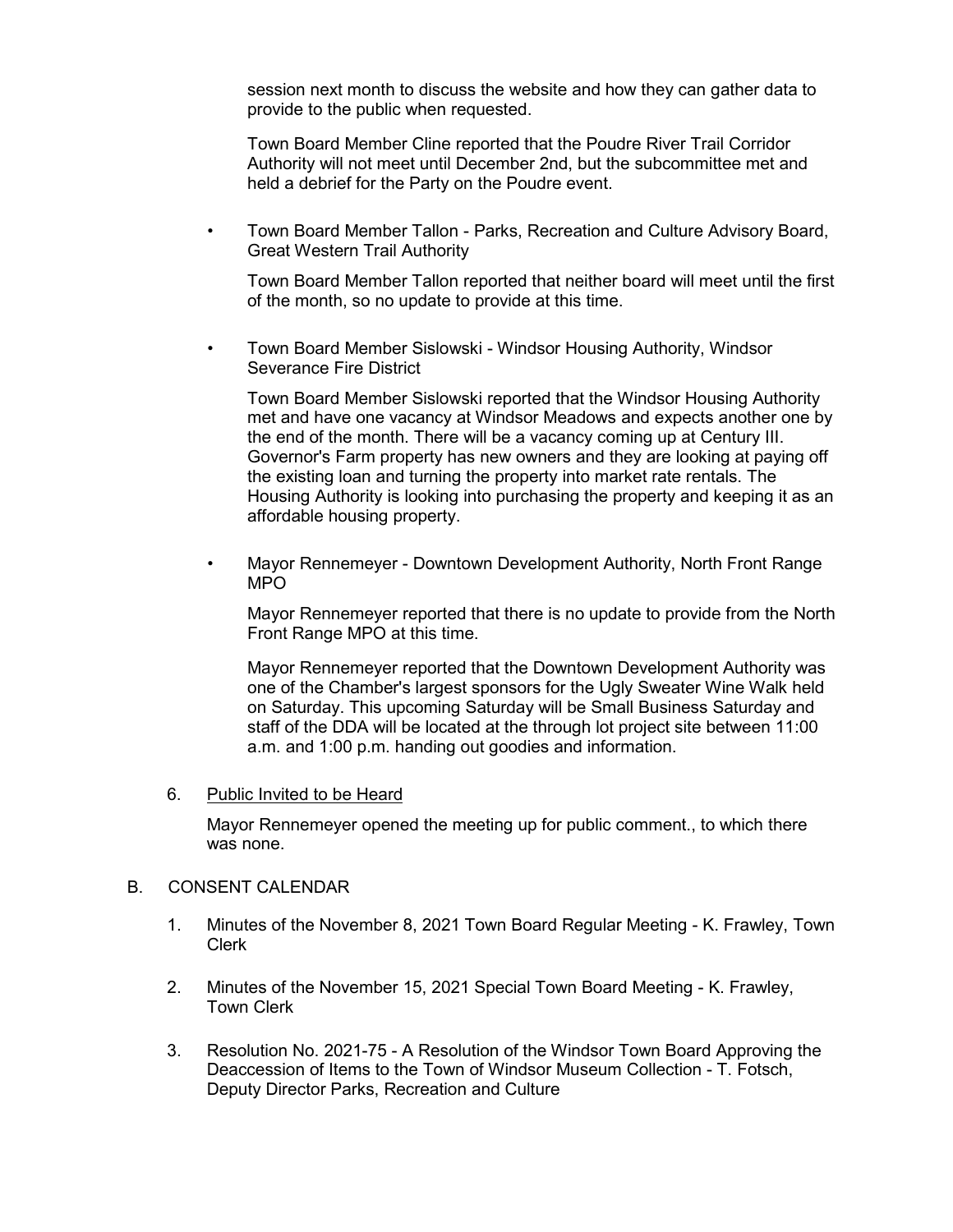The Parks, Recreation, and Culture Advisory Board will occasionally have the opportunity to review recommended accessions and deaccessions to the permanent collection of the Town of Windsor Museum, per adopted policies. PReCAB has reviewed theses recommended actions and has recommended accessioning and deaccessioning via Resolution.

- 4. Resolution No. 2021-76 -A Resolution of the Windsor Town Board Approving the Accession of Items to the Town of Windsor Museum Collection - T. Fotsch, Deputy Director Parks, Recreation & Culture The Parks, Recreation, and Culture Advisory Board will occasionally have the opportunity to review recommended accessions and deaccessions to the permanent collection of the Town of Windsor Museum, per adopted policies. PReCAB has reviewed theses recommended actions and has recommended accessioning via Resolution PRC 2021-XX
- 5. Resolution No. 2021-77 A Memorandum of Understanding Among Partner Agencies of the North Weld Co-Responder Team ("Co-Responder MOU") - A. Lopez, Police Commander Co-Responder programs are public safety partnerships that offer on-scene clinician support and resources related to mental health.
- 6. Resolution No. 2021-78 A Resolution Accepting Maintenance Responsibility for Certain Portions of Westgate Drive in Accordance with the First Amendment to Windsor Villages at Ptarmigan Subdivision Development Agreement - D. Roth, Civil Engineer

Westgate Drive extending north from SH 392 was originally platted as a private road in 2000 as part of the Ptarmigan Business Park PUD. The road was constructed from SH 392 to Oakmont in the early 2000s and was maintained by the Owner's Association. When originally constructed, the road only served several businesses located on a dead end.

- 7. Resolution No. 2021-79 A Resolution Pursuant to Section 8.1 (a) of the Windsor Home Rule Charter Reaffirming the Appointment of Shane Hale as Windsor Town Manager - Ian D. McCargar, Town Attorney The attached Resolution affirms the re-appointment of Shane Hale to serve as Windsor Town Manager. As contemplated under the Charter, Mr. Hale has undergone his annual performance evaluation by Town Board, and Town Board has directed that the attached be presented for approval.
- 8. Resolution No. 2021-80 A Resolution Pursuant to Section 9.1 (a) of the Windsor Home Rule Charter Reaffirming the Appointment of Ian D. McCargar as Windsor Town Attorney, and Affirming the Terms of Representation - Ian D. McCargar As required by the Charter, the Town Board has completed its annual performance review of my service to the Town, and has directed presentation of the attached Resolution for consideration. If adopted, the Resolution will confirm the Town Attorney's status and reaffirm the terms of representation.
- 9. Resolution No. 2021-81 A Resolution Appointing the Law Firm of Kissinger & Fellman as Special Counsel With Respect to Negotiation and Finalization of an Agreement for Town-Wide Broadband Internet Service - Ian D. McCargar, Town Attorney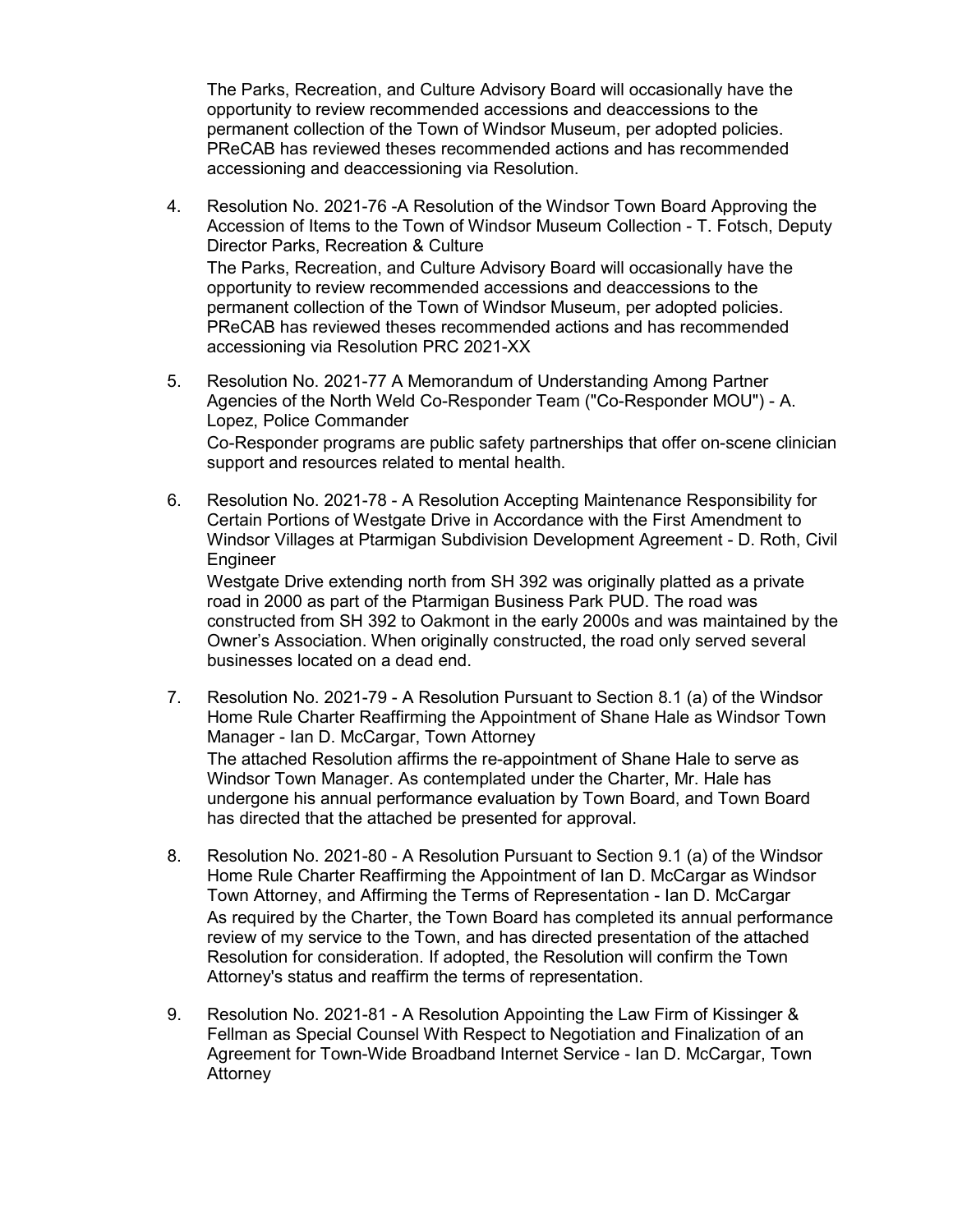This Resolution approves the appointment of special counsel for the purpose of negotiating further terms between the Town and ITC Broadband Holdings, LLC, dba Highline Internet. This area of utilities law is sufficiently specialized that the appointment of special counsel is advisable.

**Town Board Member Tallon moved to approve the consent calendar as presented, Town Board Member Sislowski seconded the motion. Roll call on the vote resulted as follows; Yeas - Bennett, Charpentier , Cline, Rennemeyer, Sislowski, Tallon, Wilson; Motion Passed.**

### C. BOARD ACTION

1. Ordinance No. 2021-1635 - An Ordinance Granting a Franchise by the Town of Windsor to Public Service Company of Colorado for the Non-Exclusive Right to Provide, Sell, and Deliver Gas and Electricity to the Town and its Residents Through the Non-Exclusive Reasonable use of Town Streets, Public Utility Easements, and Other Town Property

This Ordinance gives effect to an updated renewal of the Town's electricity and natural gas franchise to Public Service Company of Colorado/Xcel Energy. The current franchise expired on October 26, 2021, and the attached Franchise Agreement will take effect seamlessly on October 27 upon final adoption.

Mr. Dittman provided an overview of the agreement.

Discussion ensued between the Board and Mr. Dittman.

**Town Board Member Tallon moved to approve Ordinance No. 2021-1635, Town Board Member Wilson seconded the motion. Roll call on the vote resulted as follows; Yeas - Bennett, Charpentier , Cline, Rennemeyer, Sislowski, Tallon, Wilson; Motion Passed.**

2. Public Hearing - 2022 Budget

**Town Board Member Sislowski moved to open the public hearing, Town Board Member Tallon seconded the motion. Roll call on the vote resulted as follows; Yeas - Bennett, Charpentier , Cline, Rennemeyer, Sislowski, Tallon, Wilson; Motion Passed.**

Mayor Rennemeyer opened the meeting up for public comment., to which there was none.

**Town Board Member Sislowski moved to close the public hearing, Town Board Member Tallon seconded the motion. Roll call on the vote resulted as follows; Yeas - Bennett, Charpentier , Cline, Rennemeyer, Sislowski, Tallon, Wilson; Motion Passed.**

3. Resolution No. 2021-82 A Resolution Summarizing Expenditures and Revenues for Each Fund, and Adopting a Budget for the Town of Windsor, Colorado, for the Calendar Year Beginning on January 1, 2022 and Ending on December 31, 2022, and Appropriating Sums of Money to the Various Funds and Spending Agencies, In the Amount and for the Purpose as Set Forth Below for the 2022 Budget Year. This Resolution adopts the 2022 Budget and appropriates money to each of our Funds. The specific line item amounts for each fund is addressed in the detail budget which is available upon request.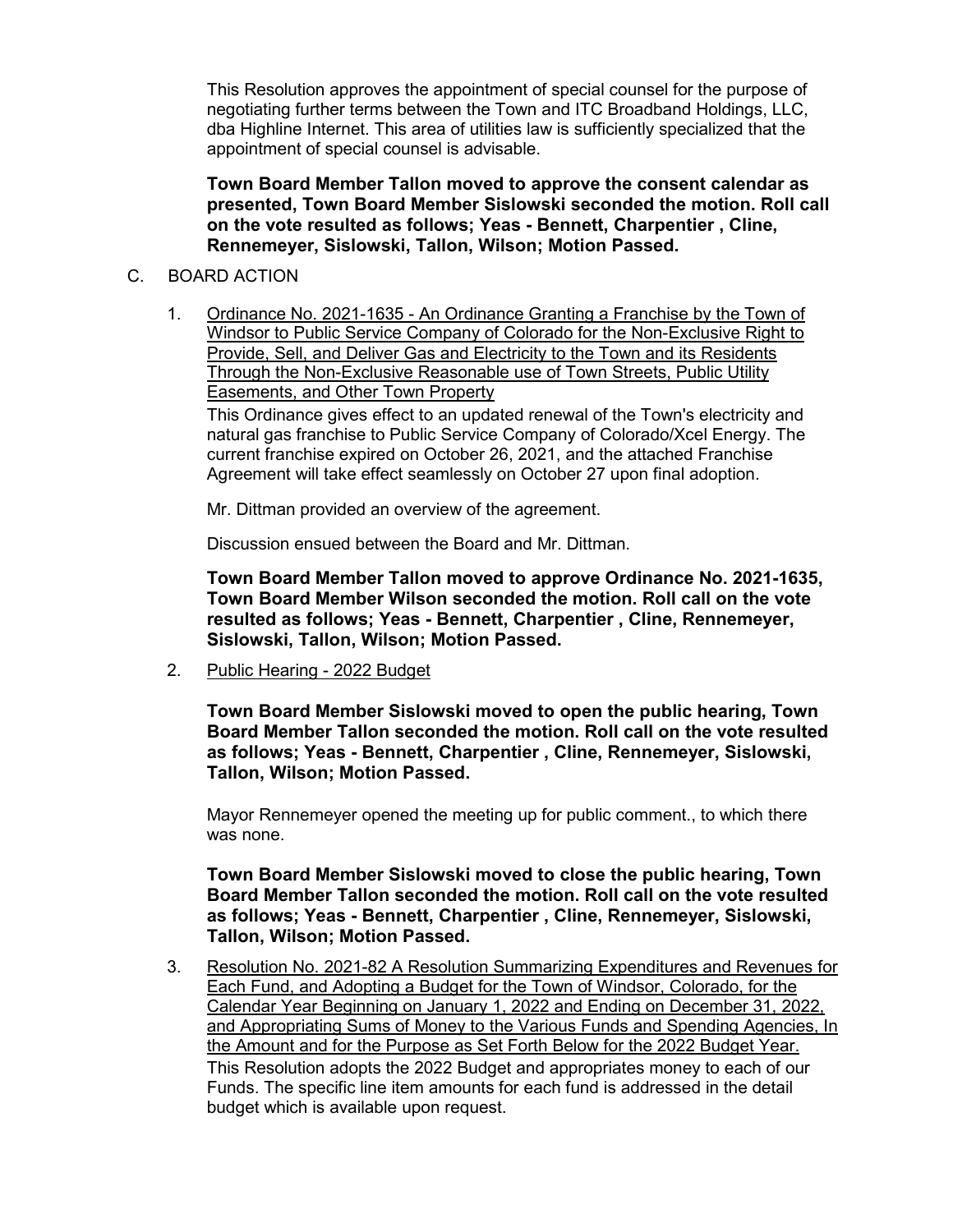Town Board Member Sislowski and Mayor Rennemeyer expressed their appreciation to staff for the hard work on the budget.

**Town Board Member Tallon moved to approve Resolution No. 2021-82, Town Board Member Wilson seconded the motion. Roll call on the vote resulted as follows; Yeas - Bennett, Charpentier , Cline, Rennemeyer, Sislowski, Tallon, Wilson; Motion Passed.**

4. Resolution No. 2021-83 A Resolution Levying General Property Taxes for the Taxable Year 2021 to Help Defray the Costs of Government for the Town of Windsor, Colorado, for the 2022 Budget Year., Larimer County This Resolution establishes the Town Mill Levy for the properties located in Larimer County at 12.03 Mills.

**Town Board Member Wilson moved to approve Resolution No. 2021-83, Town Board Member Tallon seconded the motion. Roll call on the vote resulted as follows; Yeas - Bennett, Charpentier , Cline, Rennemeyer, Sislowski, Tallon, Wilson; Motion Passed.**

5. Resolution No. 2021-84 -A Resolution Levying General Property Taxes for the Taxable Year 2021 to Help Defray the Costs of Government for the Town of Windsor, Colorado, for the 2022 Budget Year, Weld County This Resolution establishes the Town Mill Levy for the properties located in Weld County at 12.03 Mills.

**Town Board Member Tallon moved to approve Resolution No. 2021-84, Town Board Member Sislowski seconded the motion. Roll call on the vote resulted as follows; Yeas - Bennett, Charpentier , Cline, Rennemeyer, Sislowski, Tallon, Wilson; Motion Passed.**

6. Resolution No. 2021-85 - A Resolution of the Town Board of the Town of Windsor, Colorado, Approving the 2022 Windsor Downtown Development Authority Budget; Making Annual Appropriations for the Windsor Downtown Development Authority for the Fiscal Year Ending December 31, 2022; and Fixing the Mill Levy for the Windsor Downtown Development Authority District for the Fiscal Year Ending December 31, 2022

The attached Resolution satisfies the statutory requirement for Town Board approval of the DDA's annual budget for Fiscal Year 2022 and the fixing of the DDA's mill levy. The DDA has previously provided a full presentation of its budgetary plan for 2022. The attached DDA Budget is consistent with its presentation.

**Town Board Member Tallon moved to approve Resolution No. 2021-85, Town Board Member Wilson seconded the motion. Roll call on the vote resulted as follows; Yeas - Bennett, Charpentier , Cline, Rennemeyer, Sislowski, Tallon, Wilson; Motion Passed.**

7. Public Hearing - Ordinance 2021-1637 - An Ordinance Vacating Portions of Town-Owned Right-Of-Way Within Lot 5 and Lot 6 of the Eagle Crossing Subdivision, Fourth Filing in the Town of Windsor, Colorado

Eagle Crossing Windsor LLC, owner of Lots 5 and 6 of Eagle Crossing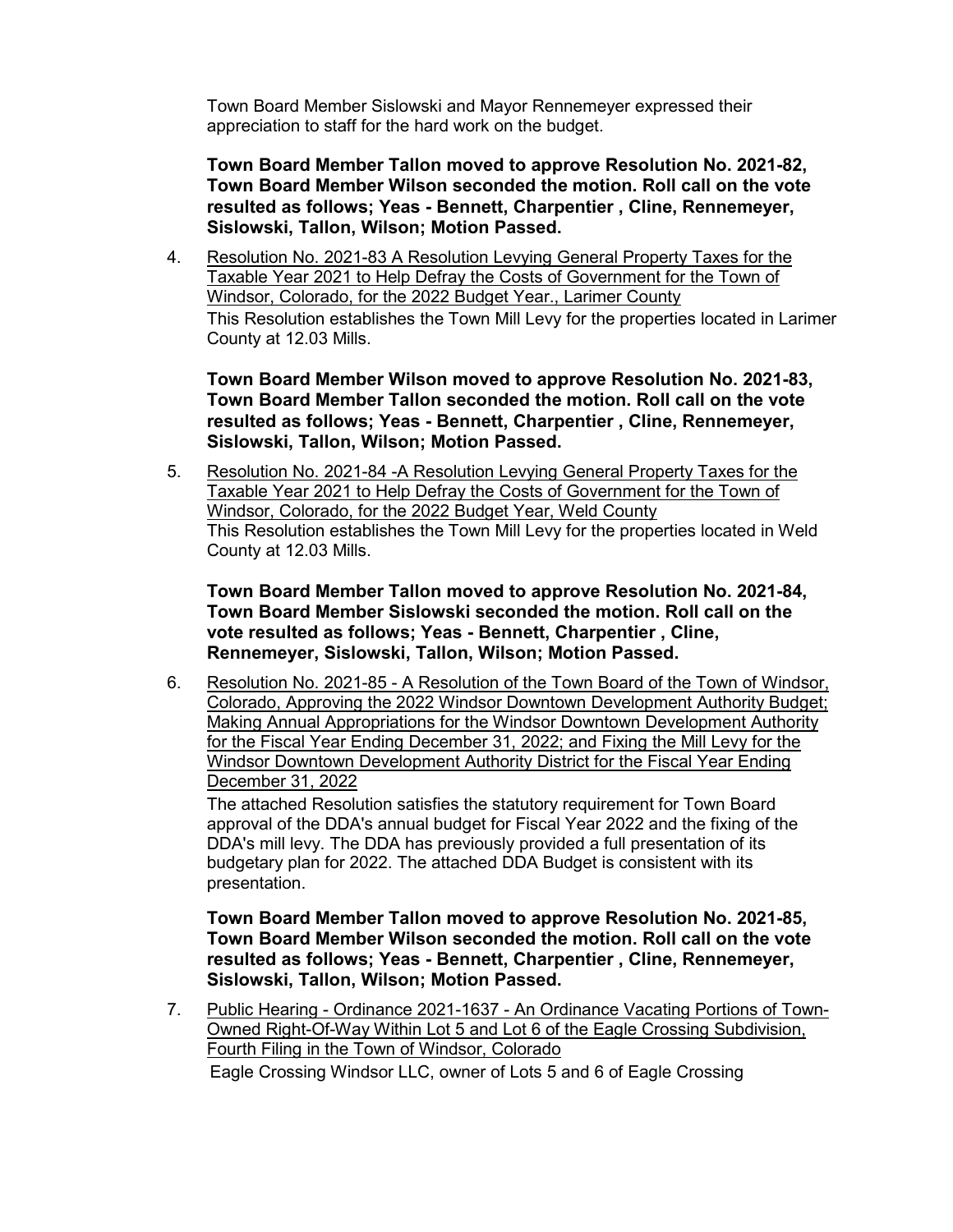Subdivision  $4<sup>th</sup>$  Filing, has requested the Town vacate portions of Grandstand Drive right-of-way which abuts these properties. The width of the requested vacation varies but is generally 6' to 8' in width. The right-of-way for Grandstand Drive was originally dedicated with a width of 80', but the approved street design does not require the full 80' width. Therefore, the applicant has requested this extra width be vacated to help facilitate development of the properties.

**Town Board Member Sislowski moved to open the public hearing, Town Board Member Tallon seconded the motion. Roll call on the vote resulted as follows; Yeas - Bennett, Charpentier , Cline, Rennemeyer, Sislowski, Tallon, Wilson; Motion Passed.**

Mayor Rennemeyer opened the meeting up for public comment., to which there was none.

**Town Board Member Tallon moved to close the public hearing, Town Board Member Sislowski seconded the motion. Roll call on the vote resulted as follows; Yeas - Bennett, Charpentier , Cline, Rennemeyer, Sislowski, Tallon, Wilson; Motion Passed.**

8. Ordinance 2021-1637 - An Ordinance Vacating Portions of Town-Owned Right-Of-Way Within Lot 5 and Lot 6 of the Eagle Crossing Subdivision, Fourth Filing in the Town of Windsor, Colorado

Please refer to previous agenda item for discussion and recommendation.

**Town Board Member Sislowski moved to approve Ordinance No. 2021- 1637, Town Board Member Tallon seconded the motion. Roll call on the vote resulted as follows; Yeas - Bennett, Charpentier , Cline, Rennemeyer, Sislowski, Tallon, Wilson; Motion Passed.**

9. Resolution No. 2021-74 A Resolution Approving and Adopting the Amended and Restated Intergovernmental Agreement Regarding the Poudre River Trail Corridor In 1994 the Town of Windsor, City of Greeley and Weld County entered into an Intergovernmental Agreement to establish and develop the Poudre River Trail Corridor (PRTC) with the intent of developing and maintaining a trail from Island Grove Park in Greeley up to State Highway 392 in Windsor. The IGA has been amended and restated several times over the last 27 years, each time the agreement further clarifies the roles, responsibilities and evolution of the entities and the PRTC. Staff has been working with the PRTCB on a 2021 Amended and Restated IGA.

Town Board Member Cline stated that this agreement is a lot better and believes it is something the Town should do.

**Town Board Member Tallon moved to approve Resolution No. 2021-74, Town Board Member Wilson seconded the motion. Roll call on the vote resulted as follows; Yeas - Bennett, Charpentier , Cline, Rennemeyer, Sislowski, Tallon, Wilson; Motion Passed.**

10. Resolution No. 2021-86 - A Resolution Reaffirming a Purchase and Sale Agreement By and Between the Town of Windsor and JSCS Farms LLC, for the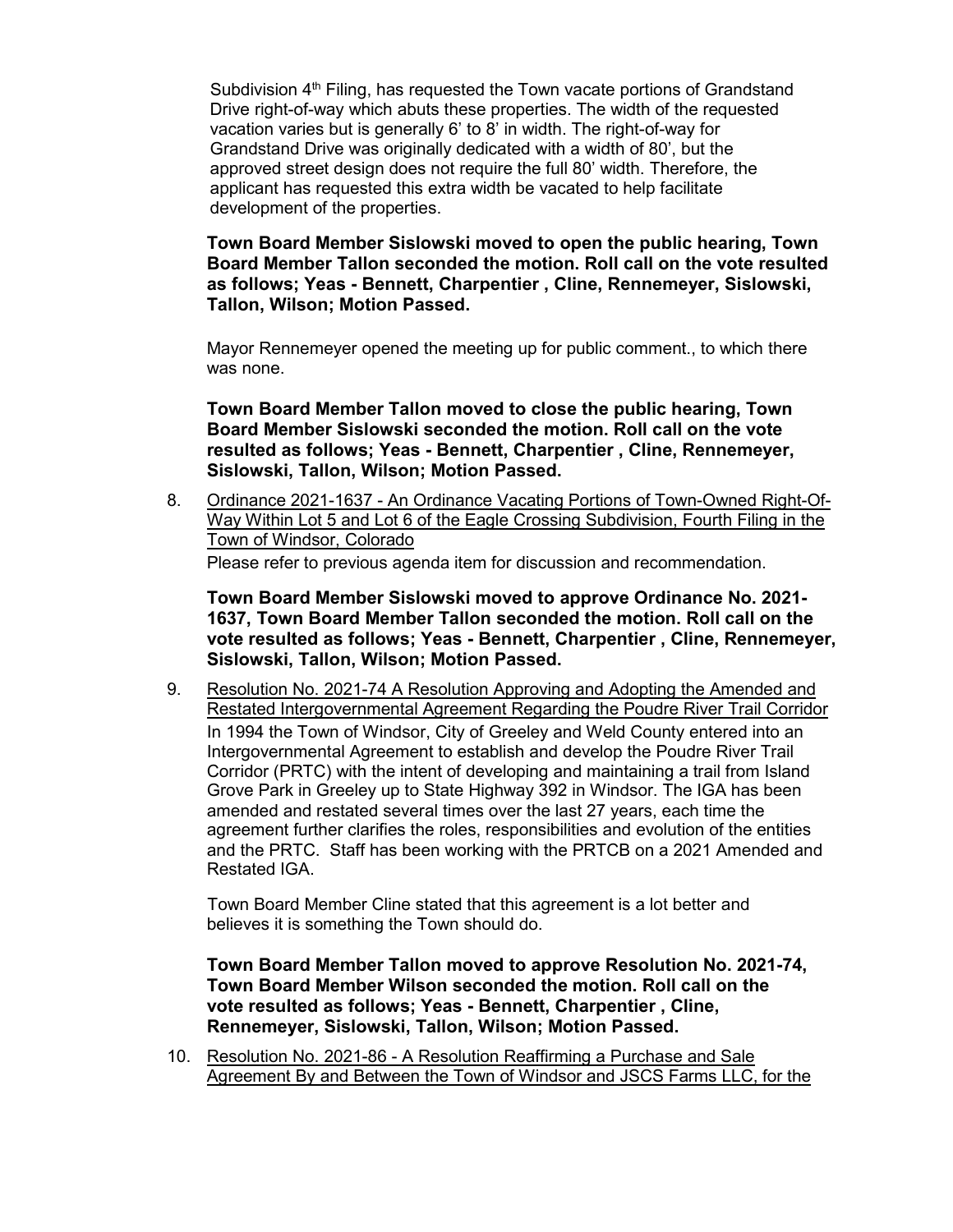Sale and Acquisition of Real Property, and Authorizing Town Manager Shane Hale to Take all Steps Necessary for Closing

On August 5, 2021, the Town as buyer entered into a Purchase and Sale Agreement with JSCS Farms LLC as seller. All requirements for due diligence have been completed, and closing has been tentatively scheduled for December 1, 2021. The attached Resolution satisfies the Title Company's requirements for closing, and authorizes the Town Manager to take all steps necessary to complete the transaction.

Discussion ensued between Town Board and staff.

**Town Board Member Wilson moved to approve Resolution No. 2021-86, Town Board Member Tallon seconded the motion. Roll call on the vote resulted as follows; Yeas - Bennett, Charpentier , Cline, Rennemeyer, Sislowski, Tallon, Wilson; Motion Passed.**

11. Ordinance No. 2021-1638 - An Ordinance Requiring the Filing of an Affidavit of Intent by Write- In Candidates in Accordance with Section 31-10-306, C.R.S., and, in Conjunction Therewith, Providing for the Cancellation of Municipal Elections Under Certain Circumstances in Accordance with Section 31-10-507, C.R.S. In preparation for the upcoming Municipal election, Colorado Revised Statutes §31- 10-306 and 507 grants the Town Board to adopt an ordinance requiring an affidavit of intent for write-in candidates, as well as the ability to cancel the election if candidate races are unopposed and there are no ballot issues on the ballot.

Discussion ensued between Town Board and staff.

**Town Board Member Tallon moved to approve Ordinance No. 2021-1638, Town Board Member Wilson seconded the motion. Roll call on the vote resulted as follows; Yeas - Bennett, Charpentier , Cline, Rennemeyer, Sislowski, Tallon, Wilson; Motion Passed.**

12. Ordinance 2021-1639 An Ordinance Revising the Daily Use and Volume Rates Imposed Upon Persons and Entities Leasing Hydrant Meters From the Town of **Windsor** 

The Town has in place a system for regulating the bulk sale of treated water through the leasing of water hydrant meters, which system is administered through the Town's Public Services Department. Ordinance No. 2012-1432 adopted on June 11, 2012, the Town revised its former volume rate for all treated water drawn from water hydrants owned by the Town's Water to be set at \$7.40 per thousand gallons of water, as measured by the Town-issued water hydrant meter.

**Town Board Member Tallon moved to approve Ordinance No. 2021-1639, Town Board Member Wilson seconded the motion. Roll call on the vote resulted as follows; Yeas - Bennett, Charpentier , Cline, Rennemeyer, Tallon, Wilson; Nays - Sislowski; Motion Passed.**

13. Ordinance 2021-1640 An Ordinance Repealing, Amending and Readopting Portions of Article III of Chapter 13 of the Windsor Municipal Code with Respect to Stormwater Basin Fees Imposed by the Town's Stormwater Drainage Utility **Enterprise**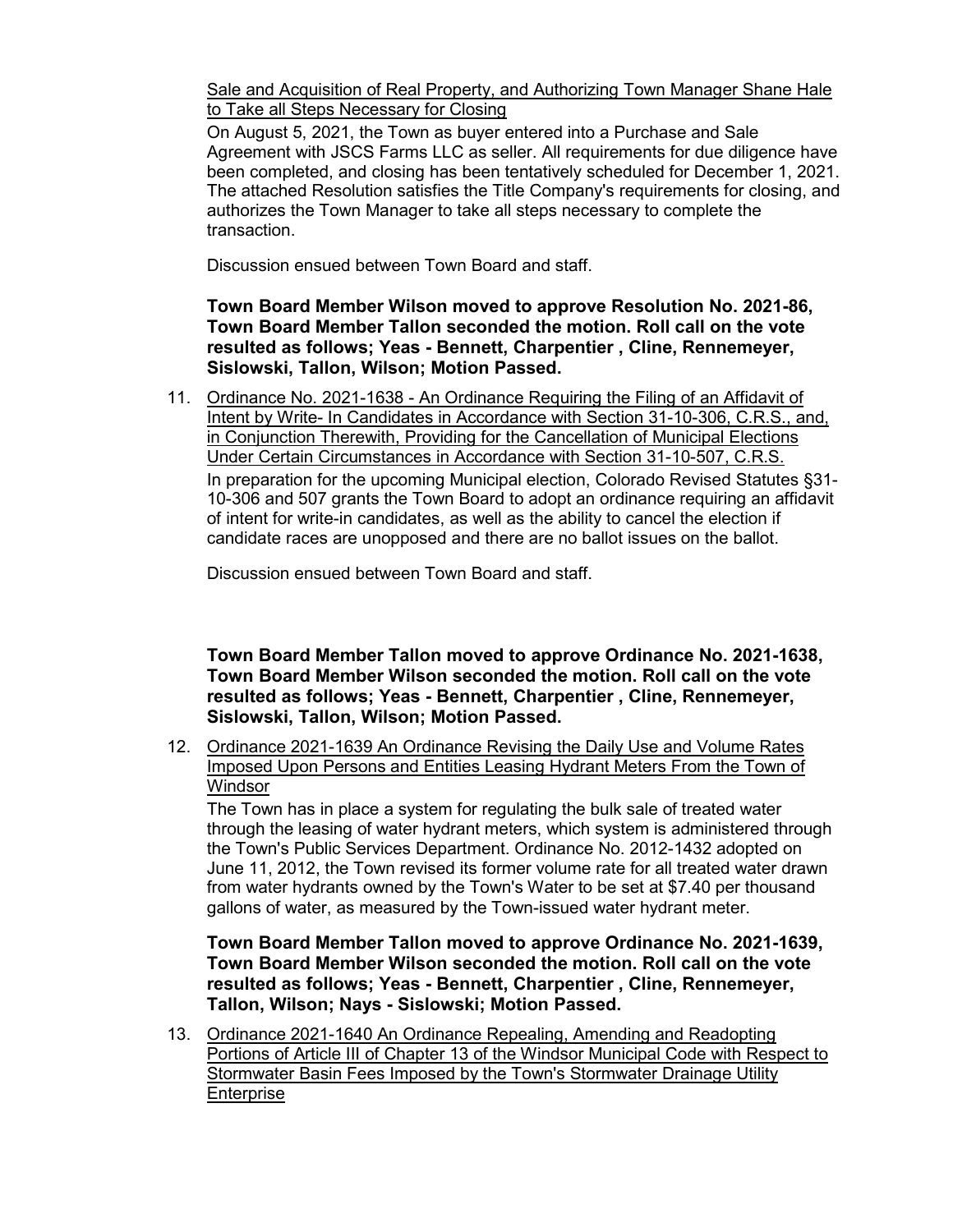The Storm Drainage Fund is by classification, a self-funding enterprise of the Town of Windsor. Revenues in general, must be adequate to pay for both operating and capital expenditures.

**Town Board Member Wilson moved to approve Ordinance No. 2021- 1640, Town Board Member Tallon seconded the motion. Roll call on the vote resulted as follows; Yeas - Bennett, Charpentier , Rennemeyer, Tallon, Wilson; Nays - Cline, Sislowski; Motion Passed.**

14. Resolution No 2021-87 A Resolution Establishing Rates for the Town of Windsor Water Service Customers, And Authorizing the Implementation of Such Rates Annually, staff evaluates the water rate structure during the budgeting process. For the last three years, Stantec Consulting has worked with staff to develop a rate model to evaluate all the variables required to provide a secure and resilient water supply to residents and businesses.

**Town Board Member Tallon moved to approve Resolution No. 2021-87, Town Board Member Wilson seconded the motion. Roll call on the vote resulted as follows; Yeas - Bennett, Charpentier , Cline, Rennemeyer, Sislowski, Tallon, Wilson; Motion Passed.**

15. Resolution No 2021-88 A Resolution Establishing Rates For the Town of Windsor Sanitary Sewer Customers, and Authorizing the Implementation of Such Rates Annually, staff evaluates the sewer rate structure during the budgeting process. For the last two years, Stantec Consulting has assisted in updating rates/fees and create a cost-of-service model for the sewer fund. The intent of the model is to provide Town staff and the Town Board with long range financial planning tools to ensure growth pays for growth; services are appropriately funded long term; mandates are addressed; and infrastructure is updated and maintained in a timely manner.

**Town Board Member Tallon moved to approve Resolution No. 2021-88, Town Board Member Wilson seconded the motion. Roll call on the vote resulted as follows; Yeas - Bennett, Charpentier , Cline, Rennemeyer, Tallon, Wilson; Nays - Sislowski; Motion Passed.**

16. Resolution No 2021-89 Resolution Establishing Bulk Water Rates for the Town of **Windsor** 

Currently, the Town of Windsor allows the purchase of treated water by anyone (resident, non-resident, commercial, or business) via the water tower located at the Public Services facility. Users of the water tower are charged the bulk water rate per the fee schedule.

**Town Board Member Wilson moved to approve Resolution No. 2021-89, Town Board Member Tallon seconded the motion. Roll call on the vote resulted as follows; Yeas - Bennett, Charpentier , Cline, Rennemeyer, Sislowski, Tallon, Wilson; Motion Passed.**

17. Resolution No 2021-93 A Resolution Approving and Adopting Revisions to the Schedule of Water Plant Investment Fees Imposed by the Town of Windsor

Annually, staff evaluates the water rate and fee structure during the budgeting process. This includes plant investment fees used for infrastructure and system capacity demands. For the last three years, Stantec Consulting has worked with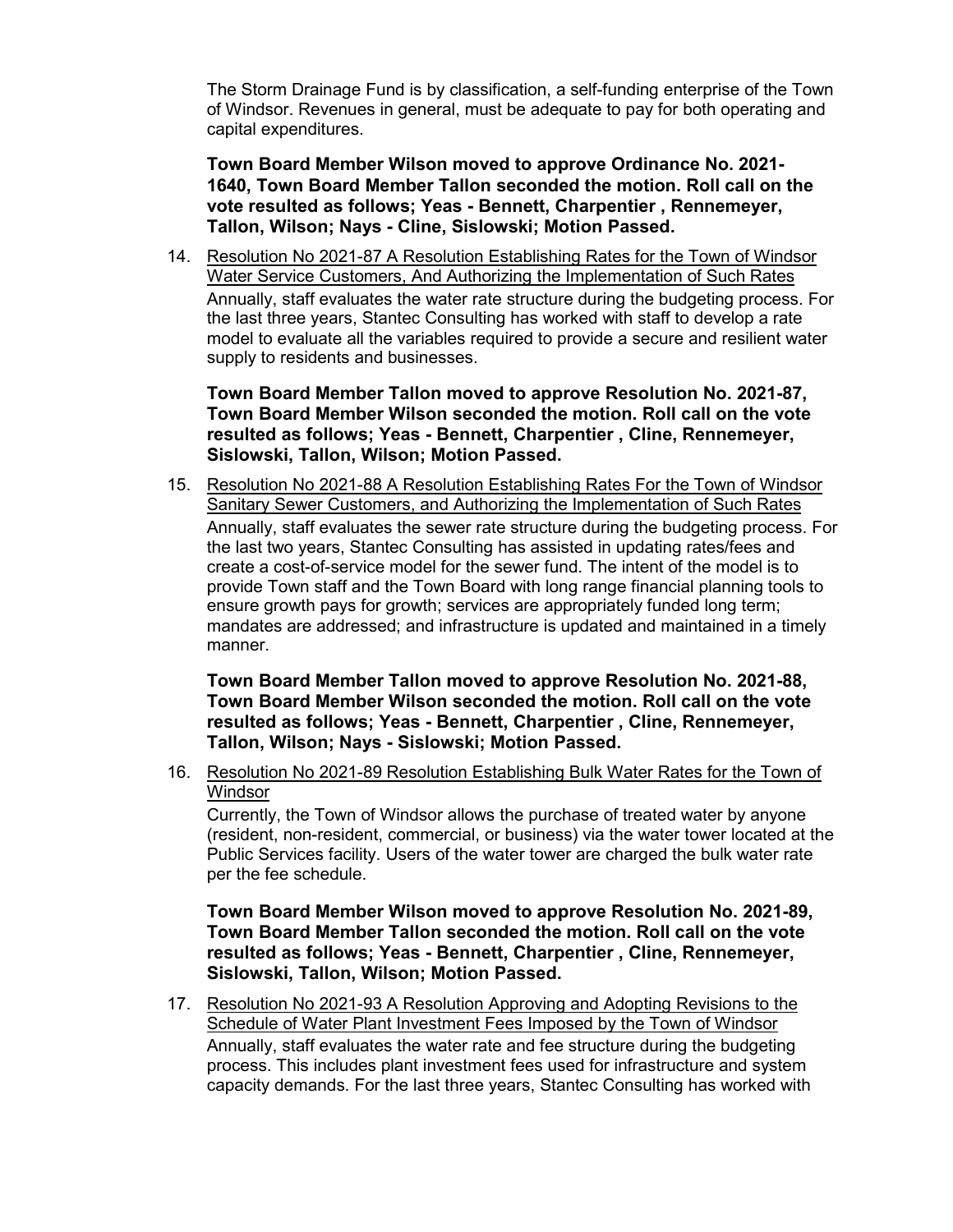staff to develop a rate/fee model to evaluate all the variables required to provide a secure and resilient water supply to residents and businesses.

**Town Board Member Tallon moved to approve Resolution No. 2021-93, Town Board Member Wilson seconded the motion. Roll call on the vote resulted as follows; Yeas - Bennett, Charpentier , Cline, Rennemeyer, Sislowski, Tallon, Wilson; Motion Passed.**

18. Resolution No 2021-90 Land Use Application Fees

On January 11, 2021, The Town Board adopted substantial land use code updates within Chapters 14, 15, 16, and 17 of the Town's Municipal Code (Ordinance No. 2020-1620). Within this update, land use processes and procedures were modified to promote a streamlined development review process.

**Town Board Member Wilson moved to approve Resolution No. 2021- 90, Town Board Member Tallon seconded the motion. Roll call on the vote resulted as follows; Yeas - Bennett, Charpentier , Cline, Rennemeyer, Tallon, Wilson; Nays - Sislowski; Motion Passed.**

19. Resolution No 2021-91 Resolution Setting the Town Fee Schedule Through the Windsor Municipal Code, the Town Board can set fees and rates by resolution. The resolution and fee schedule attached represent the amended fee schedule to date. Upon adoption the fee schedule would become effective.

**Town Board Member Tallon moved to approve Resolution No. 2021-91, Town Board Member Wilson seconded the motion. Roll call on the vote resulted as follows; Yeas - Bennett, Charpentier , Cline, Rennemeyer, Tallon, Wilson; Nays - Sislowski; Motion Passed.**

20. Resolution No. 2021-92 - A Resolution Approving and Adopting an Intergovernmental Agreement Between the Town of Windsor and the Colorado Department of Transportation with Respect to the Maintenance of State Highways within the Town of Windsor

The Town has been in an agreement with the Colorado Department of Transportation (CDOT) to maintain CDOT owned roads and infrastructure within the Town's limits. This agreement allows the Streets and Stormwater divisions to maintain CDOT owned roads to the Town's normal level of service (LOS) which is generally greater than CDOT's LOS. We can also respond faster in most situations rather than waiting on CDOT or their contractor. The existing intergovernmental agreement (IGA) with CDOT expired at the end of 2020. Negotiations with CDOT to renew this IGA for another 5-year cycle have been ongoing. The new IGA will increase the annual reimbursement from \$21,380.25 to \$42,760.50, an increase of 100%. In addition, the Town's inspection frequency will be reduced from weekly to bi-weekly.

Discussion ensued between Town Board and staff.

**Town Board Member Wilson moved to approve Resolution No. 2021-92, Town Board Member Tallon seconded the motion. Roll call on the vote resulted as follows; Yeas - Bennett, Charpentier , Cline, Rennemeyer, Sislowski, Tallon, Wilson; Motion Passed.**

#### D. COMMUNICATIONS